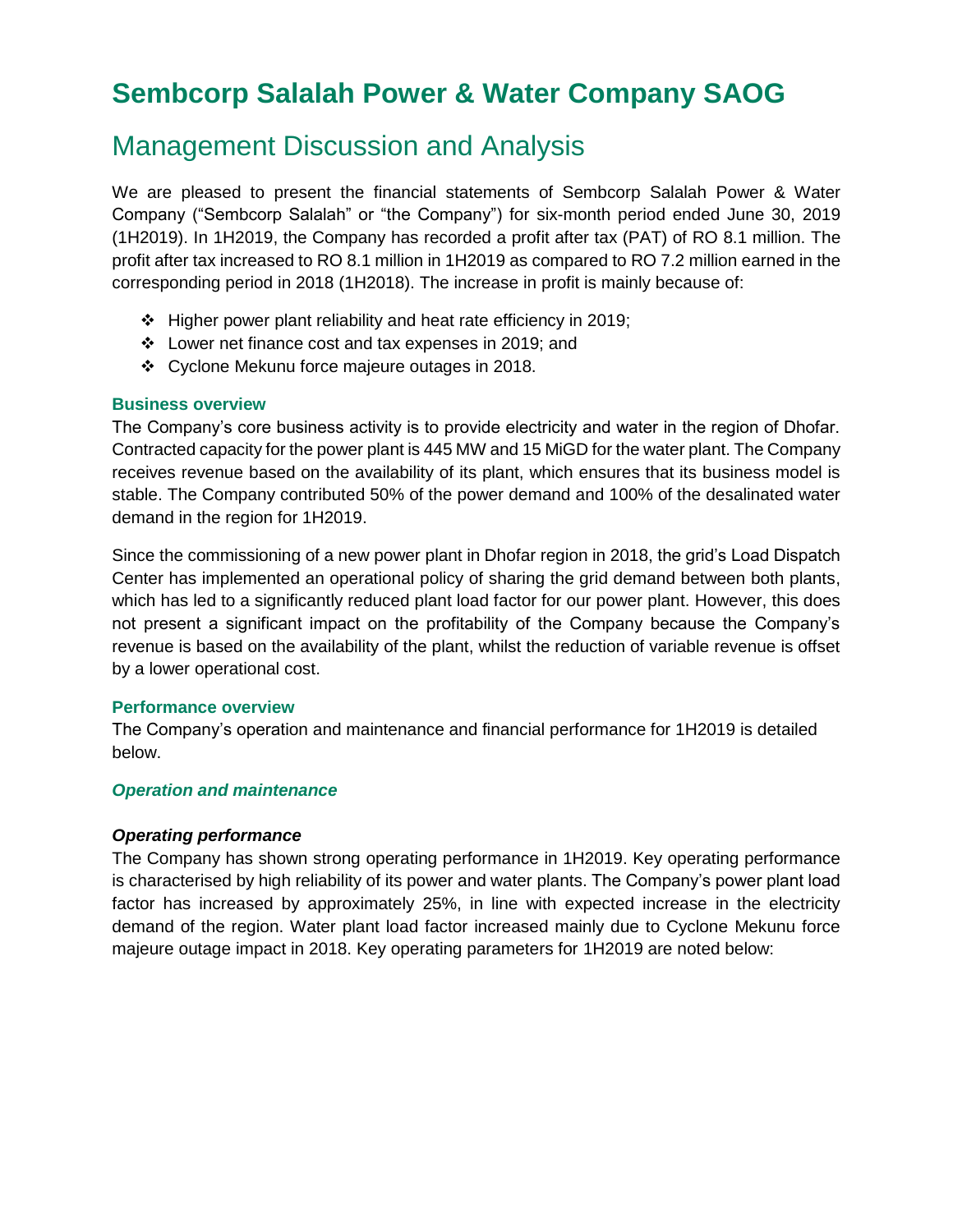|                                  | Unit              | 1H2019  | 1H2018  | Variance  |
|----------------------------------|-------------------|---------|---------|-----------|
| <b>Water Reliability</b>         | (%)               | 99.93   | 99.97   | $-0.04%$  |
| <b>Power Reliability</b>         | (%)               | 99.91   | 99.53   | 0.38%     |
| <b>Quantity of Water Sold</b>    | (Thousand $m^3$ ) | 12,433  | 10,930  | $13.75\%$ |
| <b>Quantity of Power Sold</b>    | (MWh)             | 896,921 | 716,384 | 25.20%    |
| <b>Plant Load Factor (Power)</b> | $(\%)$            | 46.40   | 37.10   | 25.07%    |
| <b>Plant Load Factor (Water)</b> | (%)               | 100.74  | 88.56   | 13.75%    |

#### *Maintenance*

The Company continues to diligently and proactively perform maintenance of the plant to improve plant operation, efficiency and its sustainability. In addition to routine maintenance of the plant, the Company successfully completed a major inspection and package 3 upgrade of one gas turbine, maintenance of pressure regulating terminal natural gas station and major overhaul of some plant auxiliaries during 1H2019.

## *Financial performance*

Key financial performance indicators are shown below:

| 1H2018            |  |
|-------------------|--|
| <b>RO</b> million |  |
| 34.8              |  |
| 21.5              |  |
| 16.2              |  |
| 7.2               |  |
|                   |  |

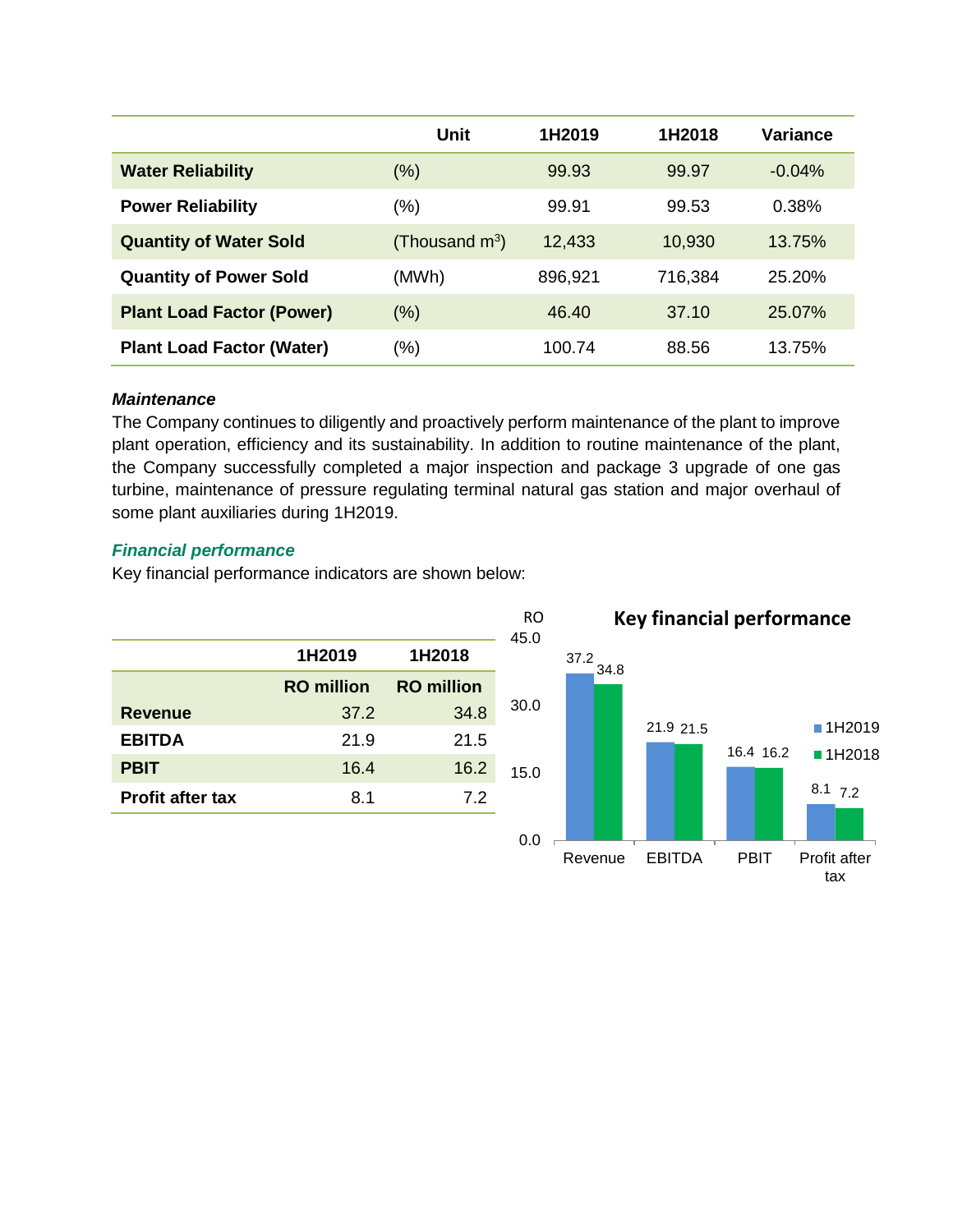#### *1H2019 Profit after tax*

Profit after tax has increased from RO 7.2 million in 1H2018 to RO 8.1 million in 1H2019. The significant variances are shown in the following waterfall chart.



A brief analysis and characteristics of the major components of the profit or loss is presented below:

## *Revenue*

Power contributed 51% (excluding fuel charge), water 22% and fuel charge 27% to the total revenue. Fuel charge revenue is a pass through and is calculated based on consumption of natural gas as computed by the plant's contractual Fuel Demand Model. 1H2019 revenue increased by 7% as compared to the corresponding period last year mainly because of higher capacity charge, variable energy charge and fuel charge. Capacity charge increased mainly because of better plant reliability and Cyclone Mekunu force majeure impact in 2018. Variable energy charge and fuel charge increased mainly due to increase in plant load factor.

## *Cost of sales*

Cost of sales mainly comprises depreciation of property, plant and equipment, fuel cost and operations & maintenance (O&M) cost. Cost of sales increased as compared to the same period in 2018, mainly due to increase in fuel cost, operation and maintenance cost and plant